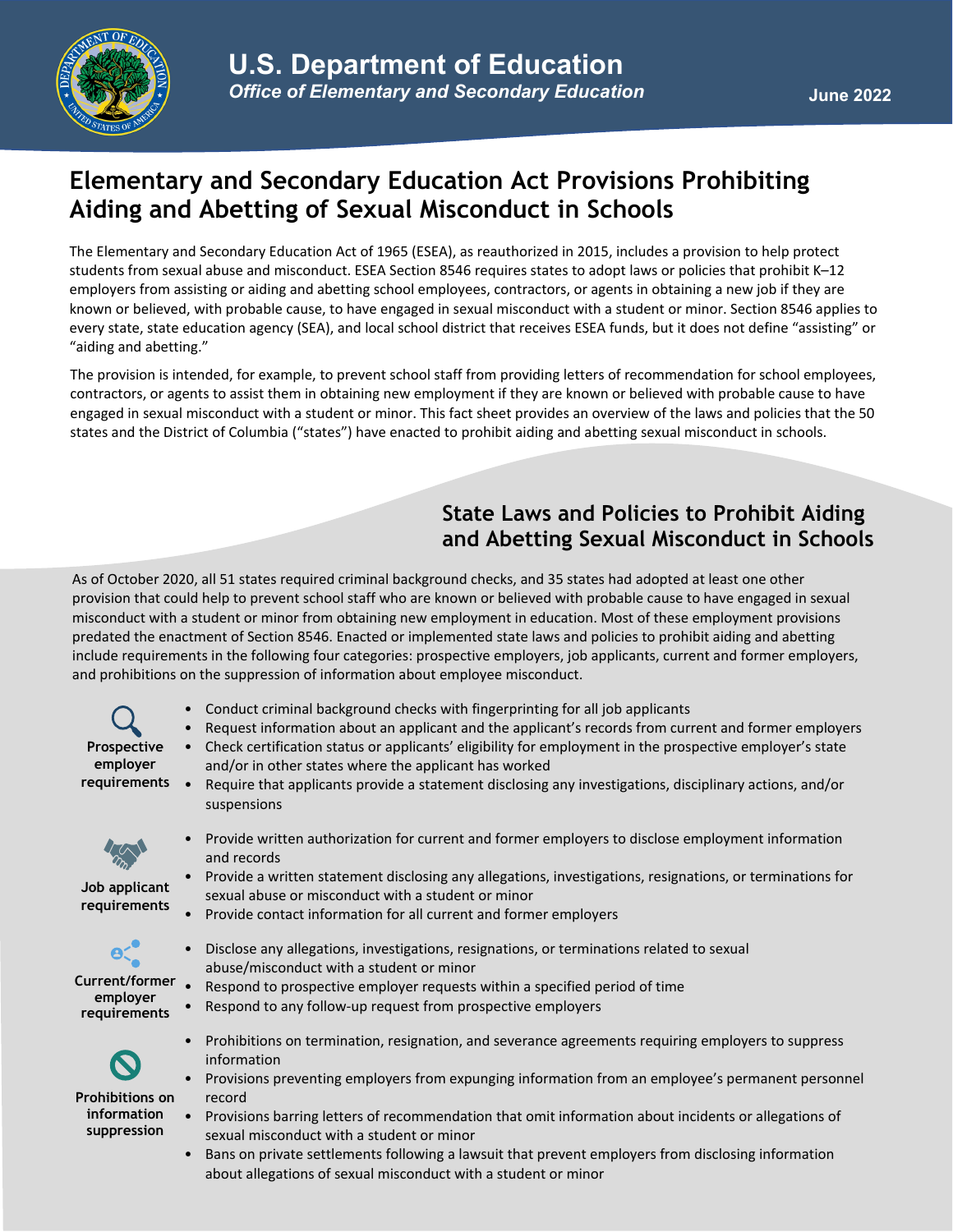

# **U.S. Department of Education**

*Office of Elementary and Secondary Education* **<b>June 2022** *June* 2022

The scope of provisions adopted by states to prohibit aiding and abetting of sexual misconduct in schools varies across the 51 states, as shown in Exhibit 1. Every state requires a criminal background check before hiring. Nine states (column header shaded in blue) have adopted one or more employment provisions from all four of the categories described above: prospective employer requirements, job applicant requirements, current or former employer requirements, and prohibitions on information suppression. Another 26 states (column header shaded in gray) have adopted provisions from one or more of these categories, but not all. Finally, 16 states require criminal background checks without any other employment provisions in state laws or policies (column header shaded in green).

| <b>Employment provisions addressed in</b><br>state laws and policies |                                                                                                       |           |                | 1 2 3 4 5 6 7 8 9 10 11 12 13 14 15 16 17 18 19 20 21 22 23 24 25 26 27 28 29 30 31 32 33 34 35 36 37 38 39 40 41 42 43 44 45 46 47 48 49 50 51 |                 |  |  |  |                |  |                     |  |  |  |  | <b>TOTAL</b><br><b>States</b> |
|----------------------------------------------------------------------|-------------------------------------------------------------------------------------------------------|-----------|----------------|-------------------------------------------------------------------------------------------------------------------------------------------------|-----------------|--|--|--|----------------|--|---------------------|--|--|--|--|-------------------------------|
| Prospective<br>employer<br>requirements                              | Check on criminal background/<br>charges                                                              |           |                |                                                                                                                                                 |                 |  |  |  |                |  |                     |  |  |  |  | 51                            |
|                                                                      | <b>Request information from</b><br>employers                                                          |           |                |                                                                                                                                                 | 3 8 8 8 8 8 8 1 |  |  |  |                |  |                     |  |  |  |  | 19                            |
|                                                                      | <b>Check applicant's eligibility</b>                                                                  | .         |                |                                                                                                                                                 |                 |  |  |  |                |  |                     |  |  |  |  | 14                            |
|                                                                      | <b>Require written statement from</b><br>applicant                                                    | 000000    |                |                                                                                                                                                 |                 |  |  |  |                |  |                     |  |  |  |  | 11                            |
|                                                                      | Authorize disclosure of employment<br>information and records                                         |           |                |                                                                                                                                                 |                 |  |  |  |                |  |                     |  |  |  |  | 14                            |
|                                                                      | Job applicant   Provide written statement of<br>requirements   investigations or disciplinary actions |           |                |                                                                                                                                                 |                 |  |  |  |                |  |                     |  |  |  |  | 14                            |
|                                                                      | Provide contact information for<br>current/former employers                                           |           |                |                                                                                                                                                 |                 |  |  |  |                |  |                     |  |  |  |  | 9                             |
| Current<br>or former<br>employer<br>  requirements                   | Disclose an allegation, investigation                                                                 | <b>DO</b> |                |                                                                                                                                                 |                 |  |  |  |                |  |                     |  |  |  |  | 18                            |
|                                                                      | <b>Respond to information requests</b><br>within a specified time                                     |           | Maaaaaaa       |                                                                                                                                                 |                 |  |  |  |                |  |                     |  |  |  |  | 15                            |
|                                                                      | Respond to any follow-up request <b>the community</b>                                                 |           |                |                                                                                                                                                 |                 |  |  |  |                |  |                     |  |  |  |  | 5.                            |
| <b>Prohibitions</b><br><b>on</b><br>information<br>suppression       | In termination, resignation, or<br>severance agreements                                               |           | <b>atar ta</b> |                                                                                                                                                 |                 |  |  |  |                |  |                     |  |  |  |  | 16                            |
|                                                                      | Information expunged from<br>personnel files                                                          |           | no o o         |                                                                                                                                                 |                 |  |  |  |                |  |                     |  |  |  |  | 11                            |
|                                                                      | In letters of recommendation                                                                          |           |                |                                                                                                                                                 |                 |  |  |  |                |  |                     |  |  |  |  |                               |
|                                                                      | In private settlements                                                                                |           |                |                                                                                                                                                 |                 |  |  |  |                |  |                     |  |  |  |  | 3                             |
|                                                                      | <b>TOTAL provisions</b>                                                                               |           |                | 13 12 12 12 11 10 9 9 7                                                                                                                         |                 |  |  |  | $\overline{2}$ |  | 2 2 2 2 2 2 2 2 2 2 |  |  |  |  |                               |

**Exhibit 1. Employment provisions in State laws and policies that prohibit aiding and abetting sexual misconduct in schools**

Exhibit reads: State 1 has 13 provisions in laws or policies that address prospective employer requirements, job applicant requirements, current and former employer requirements, and prohibitions on information suppression regarding sexual misconduct with a student or minor. All 51 states have laws or policies that require employers to check an education job applicant's background for criminal charges.

Source: Review of state laws, regulations, and publicly available policy documents in the 50 states and the District of Columbia, verified by SEA staff as of October 2020. SEA staff in states marked with an asterisk (\*) di verify their state's entry in this table.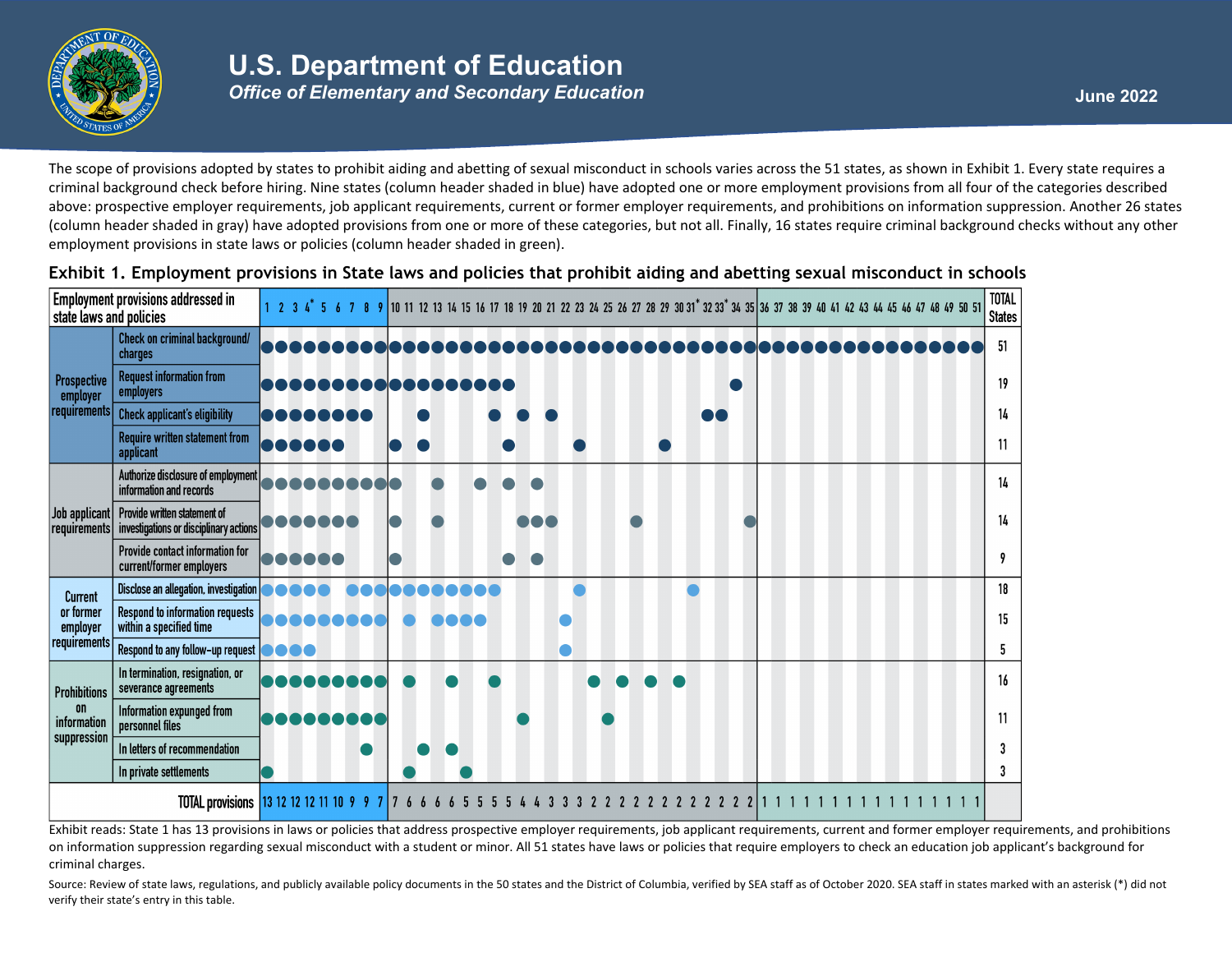

# **Examples of State legislation to prohibit aiding and abetting sexual abuse and misconduct**

The following are examples of laws from four different states in each of the four categories of provisions that could help to implement prohibitions on aiding and abetting sexual abuse and misconduct in schools. The examples are illustrative and not intended to reflect the Department's endorsement of states' responses to Section 8546.

### **Requirements for prospective employers**

(1) Requiring of such applicant: (A) To list the name, address, and telephone number of each current or former employer of the applicant (B) A written authorization that (i) consents to and authorizes disclosure by the employers … and the release of related records by such employers, (ii) disclosure by the Department of Education and the release of related records by the department (C) A written statement of whether the applicant (i) has been the subject of an abuse or neglect or sexual misconduct investigation (ii) has ever been disciplined or asked to resign from employment or resigned from or otherwise separated from any employment while an allegation of abuse or neglect was pending or under investigation or (iii) has ever had a professional or occupational license or certificate suspended or revoked or has ever surrendered such a license or certificate while an allegation of abuse or neglect was pending or under investigation.



# **Requirements for job applicants**

A county board, nonpublic school, or contracting agency shall require an applicant for a position involving direct contact with minors to submit: (1) The contact information of … (i) The current employer; (ii) All former school employers; and (iii) All former employers A written consent form, signed by the applicant, authorizing an employer to release all records relating to child sexual abuse or sexual misconduct; and A written statement of whether the applicant: (i) Has been the subject of a child sexual abuse or sexual misconduct investigation (ii) Has ever been disciplined, discharged, nonrenewed, or asked to resign from employment, or has ever resigned from or otherwise separated from any employment while allegations of child sexual abuse or sexual misconduct were pending or were under investigation or (iii) Has ever had a license, professional license, or certificate suspended, surrendered , or revoked while allegations of child sexual abuse or sexual misconduct were pending or under investigation.

### **Requirements for current or former employers**

Prior to hiring any applicant, the applicant's current or previous employer must make available to the hiring school board copies of any documents as contained in the applicant's personnel file maintained by such employer relative to such instances of sexual misconduct, if any. Such request for information must include a copy of the aforementioned statement signed by the applicant. 3. If such information exists, it must be made available to the requesting school board no later than 20 business days from the receipt of the request.

### **Prohibitions on information suppression**

An education provider may not enter into a collective bargaining agreement, an employment contract, an agreement for resignation or termination, a severance agreement or any other contract or agreement that: (a) Has the effect of suppressing information relating to an ongoing investigation related to a report of suspected abuse or sexual conduct or relating to a substantiated report of abuse or sexual conduct by a current or former employee; (b) Affects the duties of the education provider to report suspected abuse or sexual conduct or to discipline a current or former employee for a substantiated report of abuse or sexual conduct; (c) Impairs the ability of the education provider to discipline an employee for a substantiated report of abuse or sexual conduct; or (d) Requires the education provider to expunge substantiated information about abuse or sexual conduct from any documents maintained by an education provider.